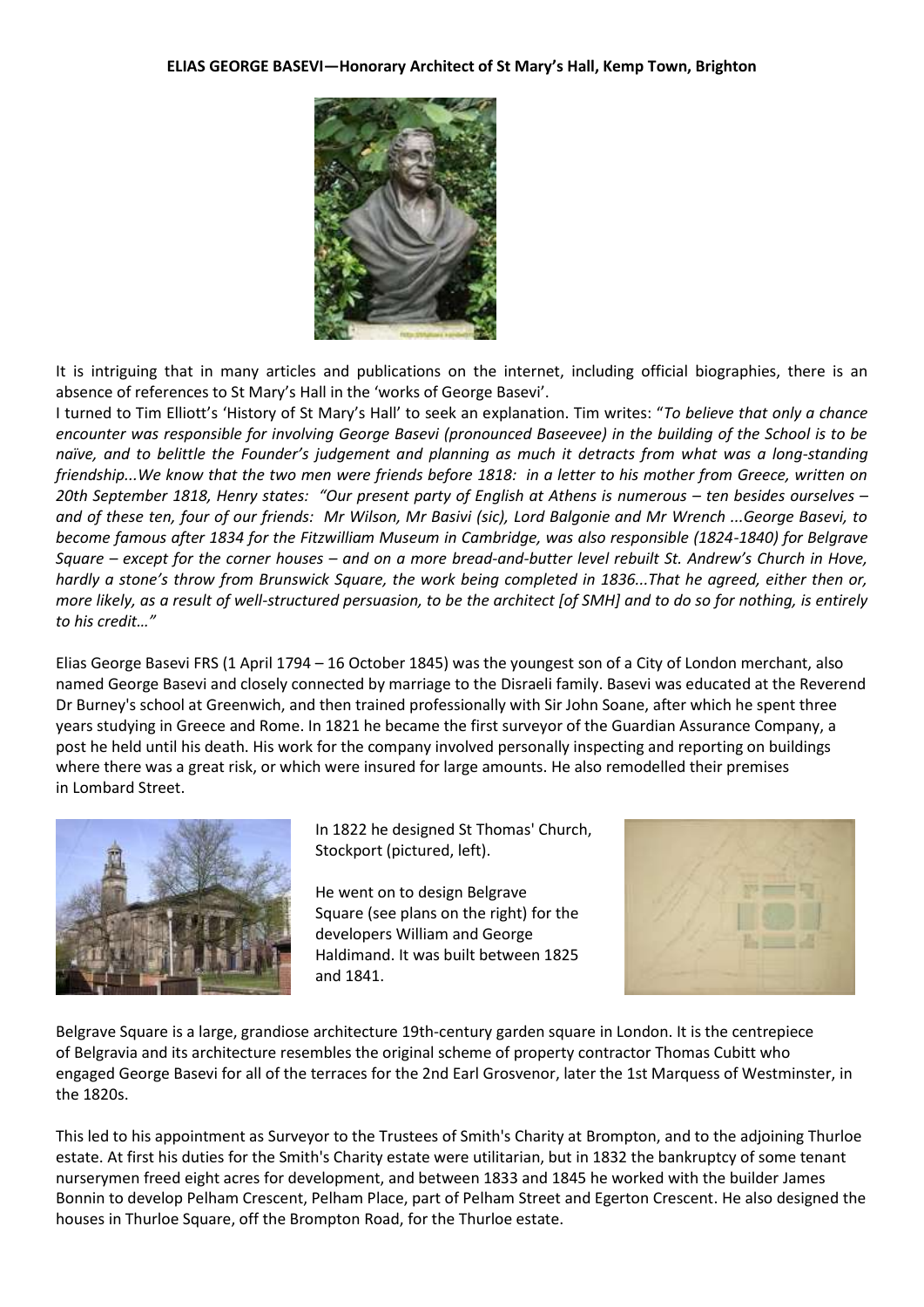In 1835 he won the competition to design what was to become the building for ever associated with him, a museum for Cambridge University, funded by a bequest from Viscount Fitzwilliam, with an imposing design in the Corinthian style. He did not live to see it completed due to his untimely death in an accident. Their tribute to Basevi can be found here:

[https://www.fitzmuseum.cam.ac.uk/gallery/hiddenhistories/biographies/bio/commemoration/basevi\\_biography.html](https://www.fitzmuseum.cam.ac.uk/gallery/hiddenhistories/biographies/bio/commemoration/basevi_biography.html)



Basevi built two Gothic churches in Chelsea, St Jude and St Saviour, and another, Holy Trinity at Twickenham Green. In 1834-6, he largely rebuilt the church of St Andrew, Hove, which had been in ruins since the collapse of its tower some years earlier. The church at Eye in Northamptonshire was also rebuilt to Basevi's designs. It was opened in 1847, two years after his death and a steeple was added in 1857. He also used the Gothic style at almshouses in Stamford and Ely, and at Coulsdon rectory, Surrey. He carried out some work for Balliol College, Oxford including a Gothic ceiling for the chapel, and was invited to design a whole new frontage for the college, but the plans



were never carried out, due to the intervention of a faction amongst the fellows who commissioned an alternative set of plans from Pugin.

Other work included the stables at Bretton Hall in Yorkshire, Bywell Bridge in Northumberland\*, the Entrance Hall and Dining Room at Painswick House for his brother-in-law William Henry Hyett, and the remodelling of Gatcombe Park for the economist David Ricardo. In 1834 he made extensive alterations and additions to the Middlesex Hospital and later built a new medical school and operating theatre there. In the same year he designed Beechwood House in Hampstead for his brother, Nathanial. Basevi also planned the enlarging of the prison at Ely and building of a new prison at Wisbech, Cambs.. In collaboration with Sidney Smirke he designed premises for the Conservative Club (1842–45). Basevi became a Fellow of the Royal Society in 1843.

He died on 15 October 1845, aged 51, after falling through an opening in the floor of the old bell chamber of the west tower of Ely Cathedral while inspecting repairs. His resting place is alternately reported as being in the North Choir Aisle towards the east end of Ely cathedral and at St Andrew's Church Hove where his name is on a vault.

For former students and staff of St Mary's Hall, however, there is only one monument to Basevi, in the form of our School. Who among us does not remember the intrinsic beauty of the exterior of the original Hall, or of the carving and floors which even the boots of the Canadian Army were unable to bring to ruin? Or indeed the Minton tiled floor in the entrance hall. However utilitarian the later additions, the bones of the building remained throughout its life as a school and are the reason for its 'listing' which enabled the NHS Trust in whose care it now lives on, to restore and renovate it with care and sympathy, preserving it into the 21C despite its narrow escape from ruin after closure.

Another 'memorial' to Basevi exists in Brighton, alongside one to our Founder, in the shape of the number 49 bus. The Brighton and Hove Bus Company tribute can be read here: [http://history.buses.co.uk/history/fleethist/453gb.htm.](http://history.buses.co.uk/history/fleethist/453gb.htm)